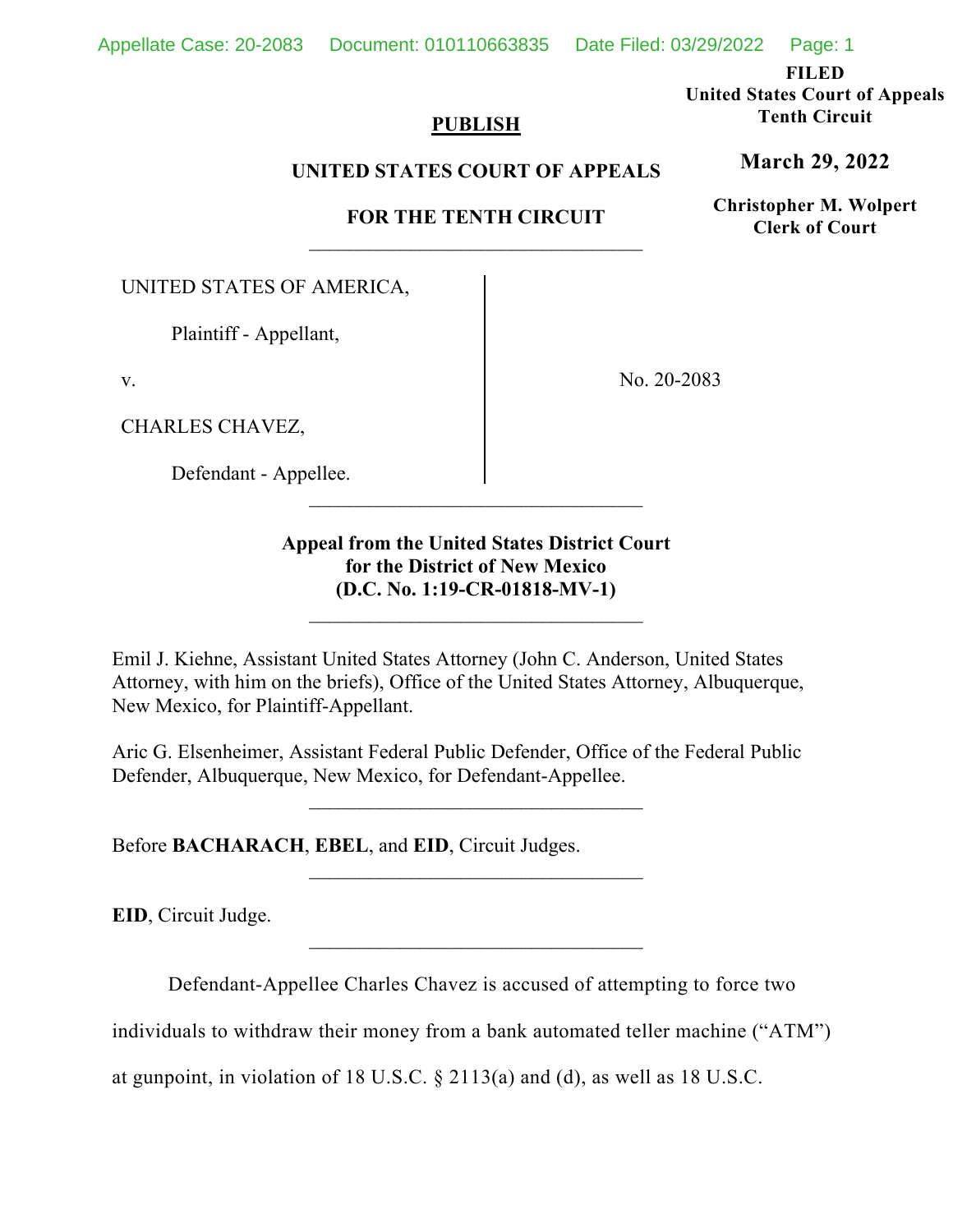$\S 924(c)(1)(A)(ii)$ . The district court dismissed these charges, reasoning that, had the accountholders completed the withdrawal as intended, Chavez would have taken the money from them, as opposed to from the bank that operated the ATM. The district court's decision aligns with the Fifth Circuit's approach to this issue but conflicts with the Seventh Circuit's. We side with the Seventh Circuit. Using force to induce a bank customer to withdraw money from an ATM is federal bank robbery, so Chavez cannot show that the government is incapable of proving that his specific conduct amounted to attempted federal bank robbery. Exercising jurisdiction under 18 U.S.C. § 3731, we reverse and remand.

#### **I.**

The following facts are undisputed at this stage, with one exception. On January 8, 2019, Charles Chavez, armed with a rifle, ran up to the passenger side of an occupied vehicle parked at a Wells Fargo ATM in Albuquerque, New Mexico. The ATM was not located on the premises of a Wells Fargo bank branch. Chavez demanded money from the vehicle's two occupants ("the accountholders"). The accountholders, however, did not have any cash. Chavez demanded that they put a bank card into the ATM and make a withdrawal. They claimed that they could not make a withdrawal because they had just deposited a check (which had not yet cleared) and did not have other funds in their account. At that point, according to the government, a law enforcement officer arrived on the scene, causing Chavez to change course. Chavez maintains that he changed course of his own accord, but this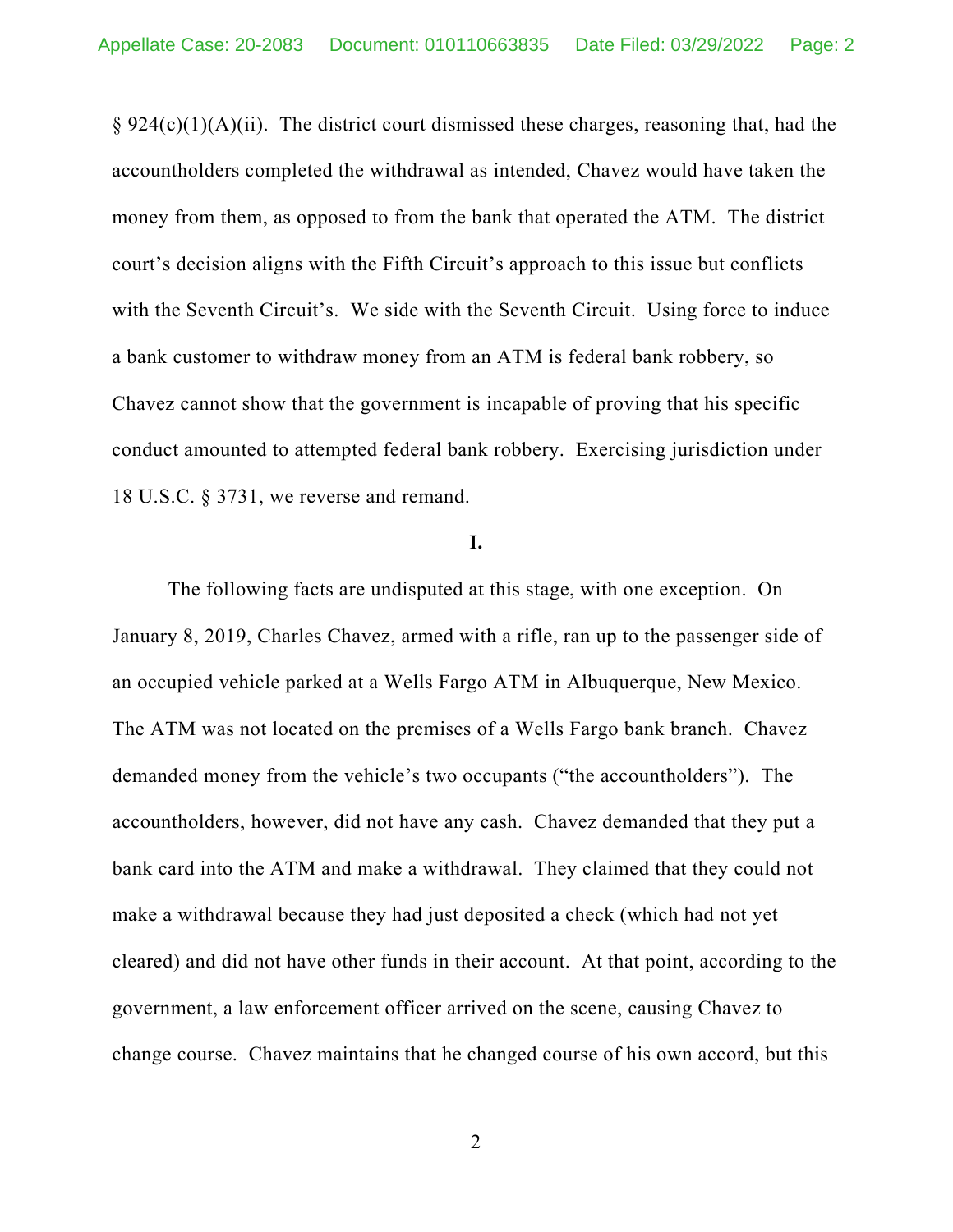minor dispute of fact is not relevant. Either way, Chavez asked the accountholders for cigarettes and left. He was later arrested.

On June 27, 2019, a six-count indictment was returned against Chavez. Two of those counts—count 5 and count 6—are the subject of this appeal. Count 5 charged Chavez with, "by force, violence, and intimidation, . . . attempt[ing] to take from the person and presence of another a sum of U.S. currency belonging to and in the care, custody, control, management and possession of Wells Fargo Bank, . . . and in committing such offense, . . . assault[ing] and put[ting] in jeopardy the life of another person by use of a dangerous weapon," in violation of  $18$  U.S.C.  $\S$  2113(a) and (d). App'x at 8–9. Count 6 charged Chavez with "knowingly us[ing], carr[ying], and brandish[ing] a firearm, during and in relation to . . . attempted bank robbery with a dangerous weapon, as charged in Count 5..., and in furtherance of such crime, possess[ing] and brandish[ing] said firearm," in violation of 18 U.S.C. § 924(c)(1)(A)(ii). *Id.* at 9.

After he was indicted, Chavez moved to dismiss counts 5 and 6. He contended that "the facts . . . fall outside of the relevant criminal statute" and are "insufficient to establish a basis for attempted bank robbery." *Id.* at 11–12. He maintained that "[b]ecause [he] did not commit the crime of attempted bank robbery, there is no federal jurisdiction—no crime for which [he] may be prosecuted in a court of the United States—for the charge under § 924(c) in count six." *Id.* at 15.

The district court granted Chavez's motion. Deeming Chavez's case to "fall[] within the limited scenario in which the operative facts are undisputed and a purely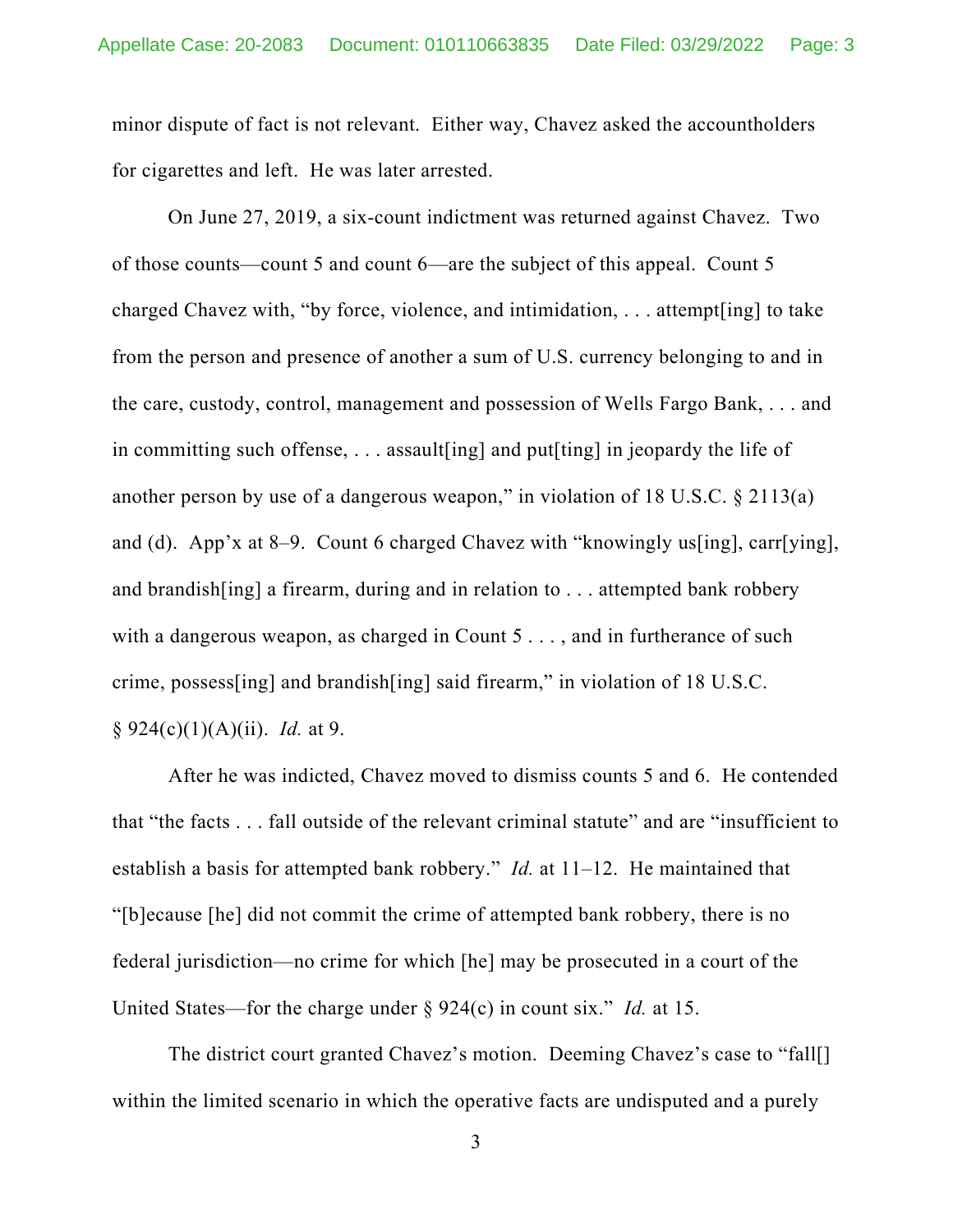legal issue is presented," the district court assessed "whether, as a matter of law, the conduct alleged by the government constitutes a submissible case." *Id.* at 42. The key question, it determined, was "whether an individual violates 18 U.S.C. § 2113(a) when he forces someone to make a withdrawal from an ATM." *Id.* at 44. That turned on whether Chavez would have taken "money belonging to, or in the care, custody, control, management, or possession of [a] bank." *Id.* at 46. In the district court's view, he would not have. The court took the position that "the relevant time at which the money must be in the 'care, custody, control, management, or possession of, any bank' is the time of the transfer of the money from the victim to the defendant." *Id.* (quoting 18 U.S.C. § 2113(a)). "[A]lthough the bank undoubtedly had a property interest in the money while it was still in the ATM," the district court explained, "it no longer would have had such a property interest once the money was withdrawn." *Id.* at 48. Accordingly, the district court concluded that, "as a matter of law, Mr. Chavez's actions did not violate" the statute. *Id.* It added that "Count 6 of the Indictment is predicated on Count 5," so "Count 6 must also be dismissed." *Id.*

The government appeals. *See* 18 U.S.C. § 3731. Neither party disputes that if count 5 was properly dismissed, count 6 was properly dismissed as well. As a result, the issue presented is whether the government is incapable of showing that Chavez's conduct amounted to attempted bank robbery in violation of 18 U.S.C. § 2113(a) and (d), as charged in count 5.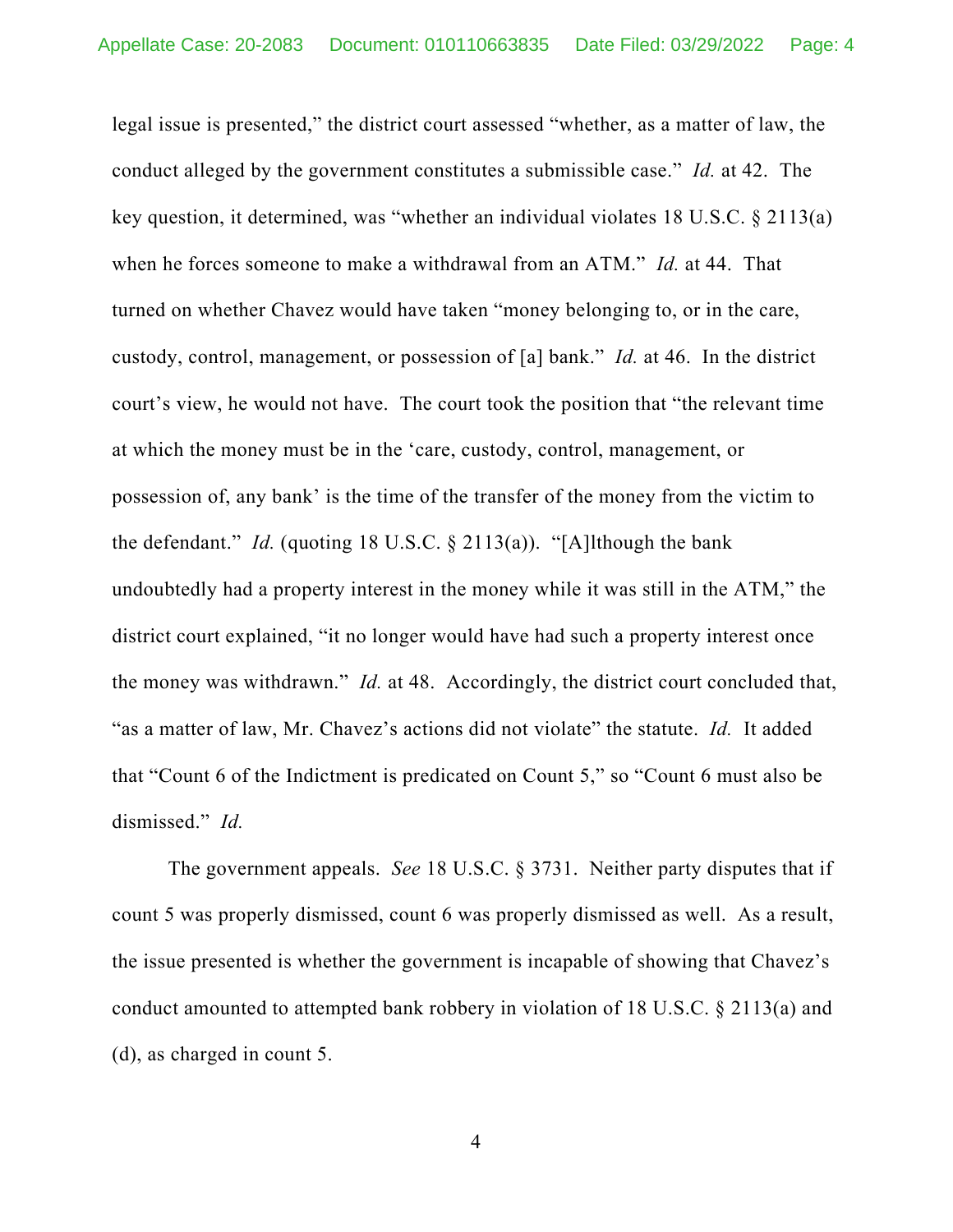**II.**

A court may dismiss an indictment before trial, in whole or in part, for "failure to state an offense." Fed. R. Crim. P.  $12(b)(3)(B)(v)$ . However, pretrial dismissals based on "facts outside the indictment and bearing on the general issue" of guilt are uncommon. *United States v. Pope*, 613 F.3d 1255, 1260 (10th Cir. 2010). We have held that "courts may entertain" this type of dismissal "in the 'limited circumstances' where '[1] the operative facts are undisputed and [2] the government fails to object to the district court's consideration of those undisputed facts,' and [3] the district court can determine from them that, '*as a matter of law*, the government is incapable of proving its case beyond a reasonable doubt.'" *Id.* (alterations and emphasis in original) (quoting *United States v. Hall*, 20 F.3d 1084, 1088 (10th Cir. 1994)).

"[A] pretrial dismissal" of this sort "is essentially a determination that, *as a matter of law*, the government is incapable of proving its case beyond a reasonable doubt." *Hall*, 20 F.3d at 1088. Such a dismissal is appropriate "only when and 'because undisputed evidence shows that . . . the [d]efendant could not have committed the offense for which he was indicted.'" *Pope*, 613 F.3d at 1261 (quoting *United States v. Todd*, 446 F.3d 1062, 1068 (10th Cir. 2006)). "If contested facts surrounding the commission of the offense would be of *any* assistance in determining the validity of the motion," the prosecution must continue. *Id.* at 1259. Any other approach would "risk trespassing on territory reserved to the jury as the ultimate finder of fact in our criminal justice system." *Id.* We agree that the district court properly evaluated the substance of the motion to dismiss because all operative facts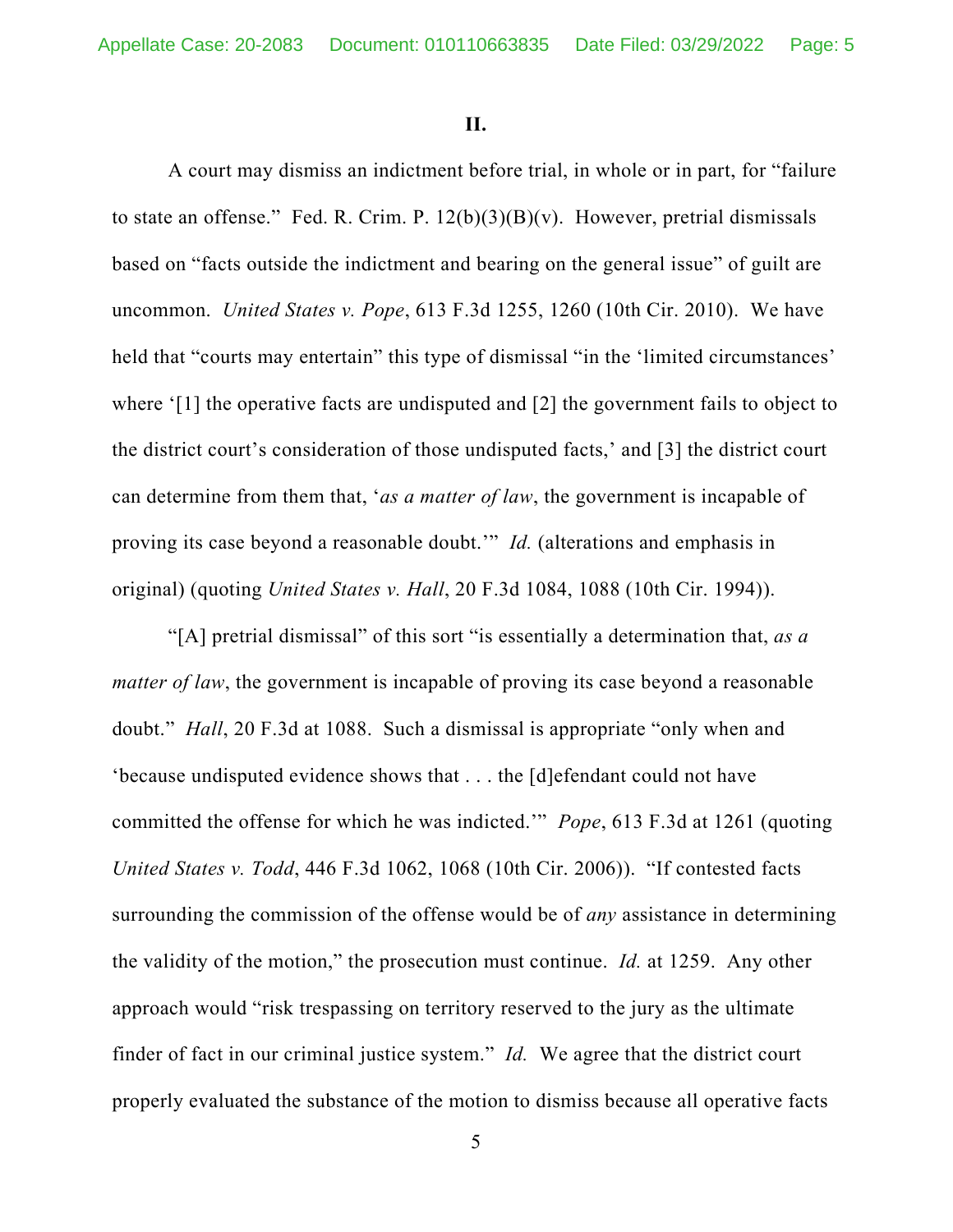outside the indictment were undisputed. Our review of its decision on the merits of the motion is de novo. *Hall*, 20 F.3d at 1088.

### **III.**

Chavez was charged with attempted bank robbery under 18 U.S.C. § 2113(a), which imposes criminal liability on "[w]hoever, by force and violence, or by intimidation, takes, or attempts to take, from the person or presence of another . . . money . . . belonging to, or in the care, custody, control, management, or possession of, any bank." Section 2113(d) adds that "[w]hoever, in committing, or in attempting to commit, any offense defined in subsection  $[ (a) \dots$ , assaults any person, or puts in jeopardy the life of any person by the use of a dangerous weapon or device," is subject to an enhanced maximum sentence. The dispute here concerns solely  $§$  2113(a).

Although the government appeals the dismissal of Chavez's attempted bank robbery charge, we agree with the parties and the district court that the legal question we must ultimately decide to resolve this appeal is whether the federal bank robbery statute covers successfully coercing an ATM withdrawal. We answer that question in the affirmative. First, however, we explain why the question on appeal concerns the completed offense, even though Chavez has not been charged with it.

#### **a.**

This case concerns the scope of the completed offense of federal bank robbery because Chavez's arguments for dismissal necessarily raise the legal impossibility defense. That defense turns on whether Chavez's conduct, as he understood and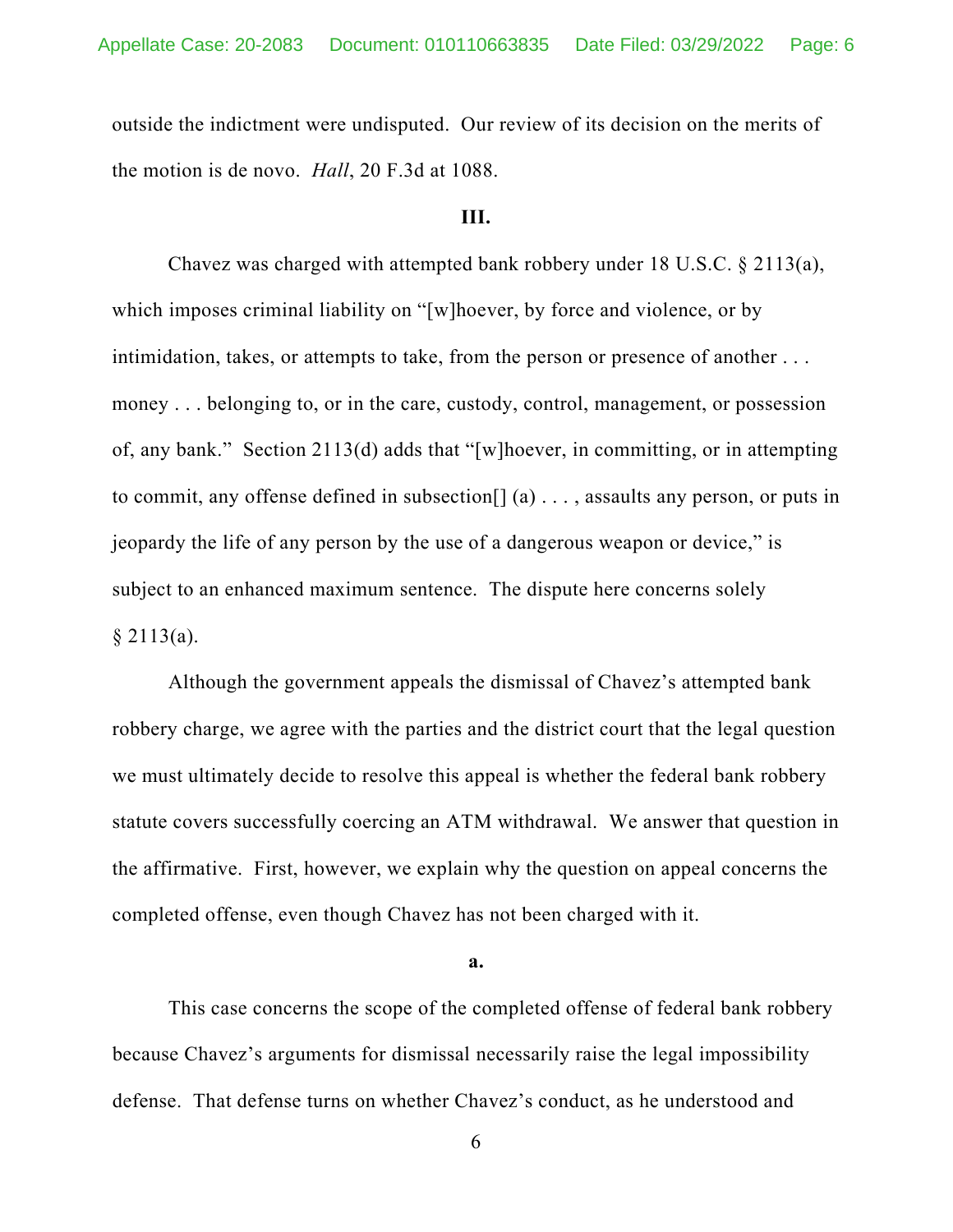intended it, would fall within the statute. "Under federal law, 'attempt generally requires both (1) an intent to commit the substantive offense, and (2) the commission of an act which constitutes a substantial step towards commission of the substantive offense.'" *United States v. Faulkner*, 950 F.3d 670, 676 (10th Cir. 2019) (brackets omitted) (quoting *United States v. Gordon*, 710 F.3d 1124, 1150 (10th Cir. 2013)). Chavez did not argue before the district court, nor does he argue now, that he lacked the intent to steal money from the ATM or that holding the accountholders at gunpoint was not a "substantial step" toward doing so. Instead, Chavez's narrow argument remains that, had he successfully coerced the accountholders into withdrawing money from the ATM, his conduct would nonetheless fall outside the federal bank robbery statute's scope because the money would have belonged to the accountholders, and not the bank, at the time he would have taken it. That argument clearly sounds in legal impossibility, although the parties have not used that term in their briefing. *See United States v. Aigbevbolle*, 827 F.2d 664, 666 n.2 (10th Cir. 1987) (referencing legal impossibility defense).

The legal impossibility defense to an attempt crime generally applies to "a situation 'when the actions which the defendant performs or sets in motion, even if fully carried out *as he desires*, would not constitute a crime.'" *United States v. Farner*, 251 F.3d 510, 513 (5th Cir. 2001) (quoting *United States v. Oviedo*, 525 F.2d 881, 883 (5th Cir. 1976)). Legal impossibility is distinct from factual impossibility, which is typically not a valid defense to attempt. Factual impossibility is where a defendant argues that the course of conduct that he attempted to carry out would not,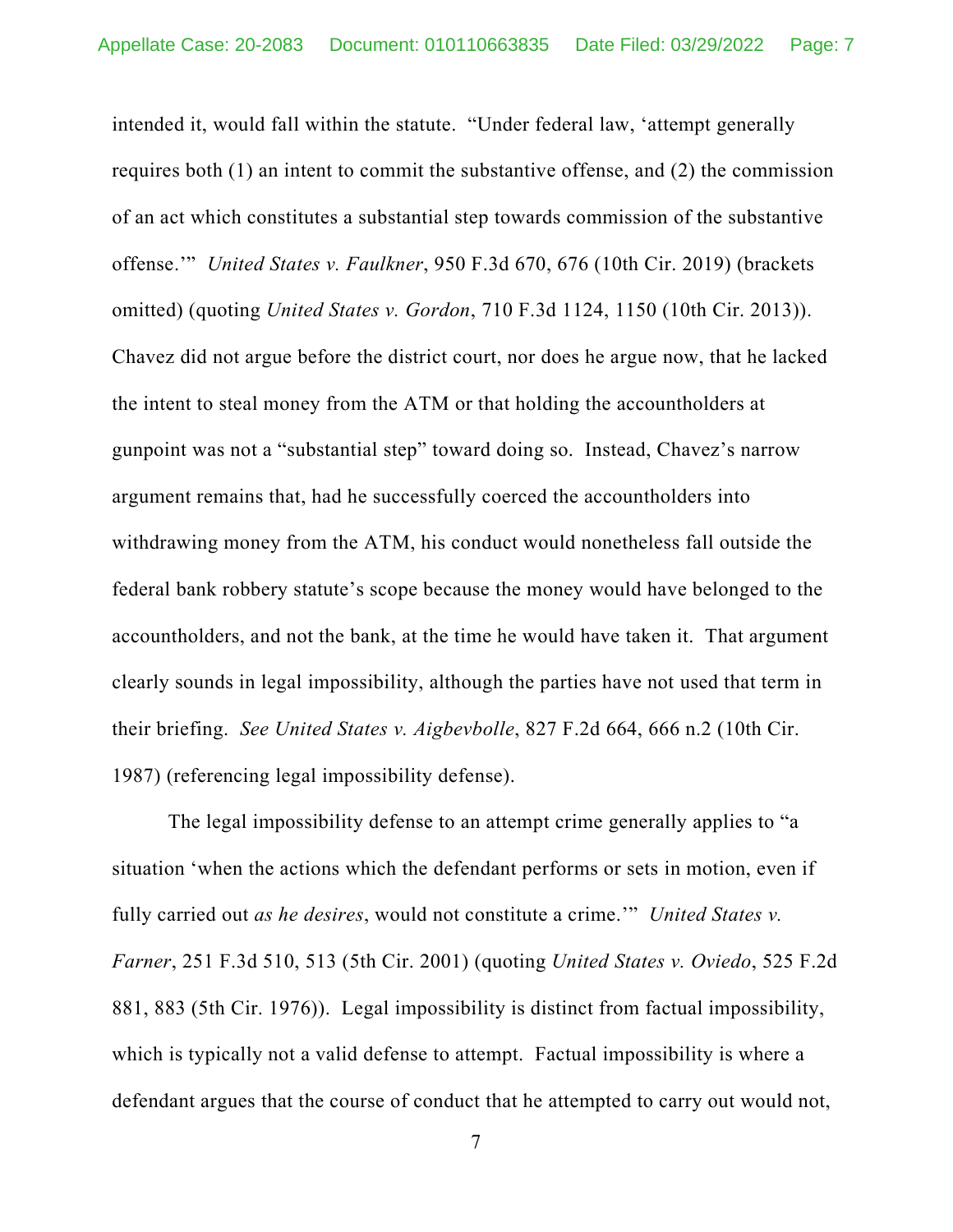in fact, be criminal—usually for a reason unknown to the defendant. *Id.* at 512. For example, perhaps the defendant was unaware that a "bomb" he used was a fake, or that a "minor" he contacted was undercover and overage. Factual impossibility is not a defense to attempt because, under the circumstances as the defendant believed them to be, the defendant was still pursuing a criminal design. In contrast, legal impossibility comes up in fact patterns where the defendant's plans were arguably outside a statute entirely. *See United States v. Ballinger*, 395 F.3d 1218, 1238 n.8 (11th Cir. 2005) (en banc) ("[I]f the completed offense would not be a crime, neither is a prosecution for attempt permitted."). Although the line between factual and legal impossibility can sometimes be difficult to draw, *see Farner*, 251 F.3d at 512, we think Chavez's argument raises legal impossibility because he contends that, under the facts as he believed them to be, his course of conduct, if completed, would not have violated the statute.

We have endorsed the general view that factual impossibility is not a defense to attempt crimes. *See United States v. Hankins*, 127 F.3d 932, 934–35 (10th Cir. 1997). We have also acknowledged the legal impossibility defense. *See Aigbevbolle*, 827 F.2d at 666 n.2. However, we have not previously decided the extent to which federal law provides for a legal impossibility defense to attempt, either as a general matter or in the context of the federal bank robbery statute. *Cf. United States v. Tykarsky*, 446 F.3d 458, 466 (3d Cir. 2006) ("[I]t is well established in [the Third Circuit] that the availability of legal impossibility as a defense to a crime is a matter of legislative intent."). For purposes of this appeal, we will assume without deciding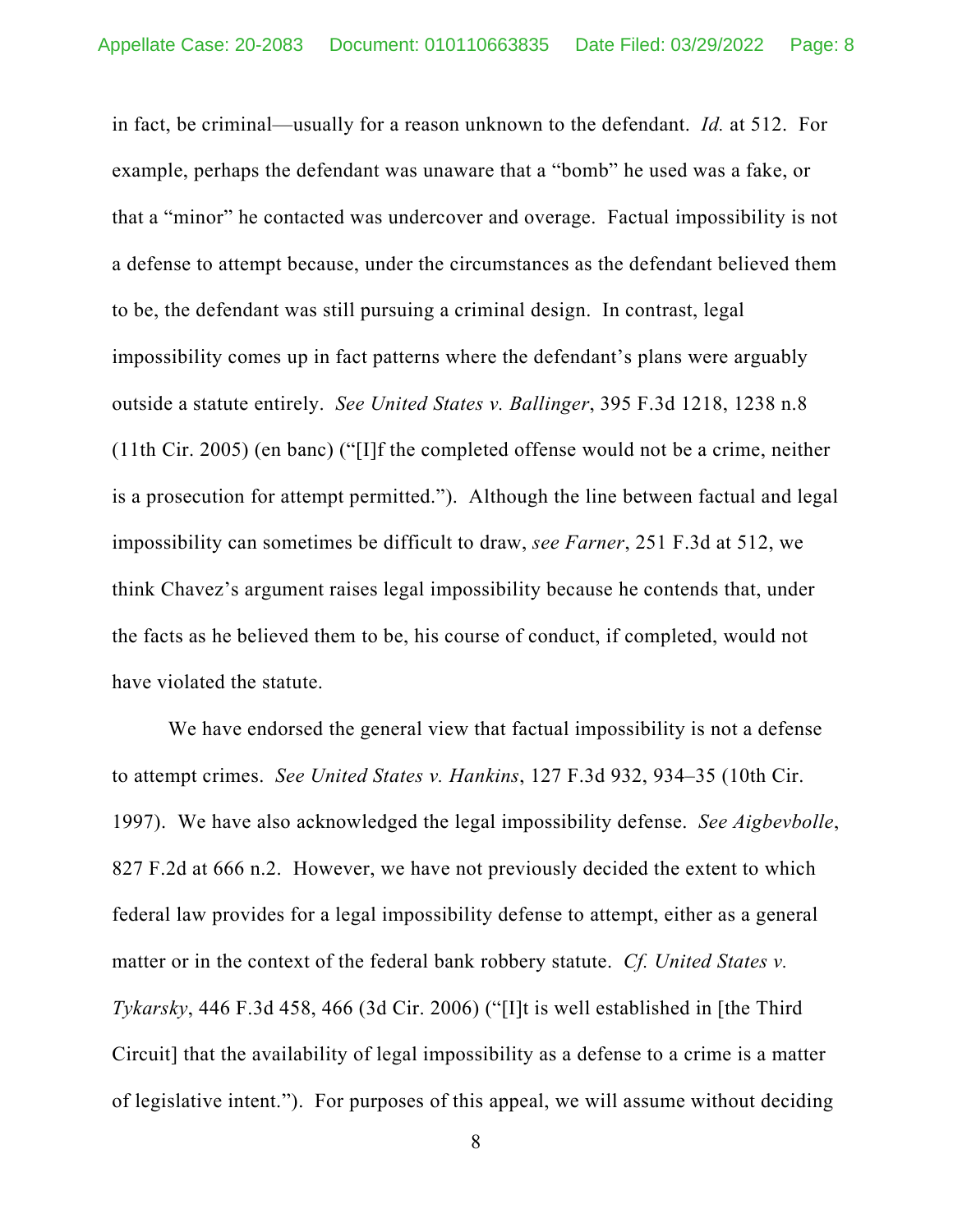that legal impossibility is a defense to attempt in this circuit, meaning that it would be a permissible basis for affirming the dismissal of Chavez's attempted bank robbery charge. This appeal thus turns on whether, had the accountholders withdrawn money, Chavez would have committed federal bank robbery under 18 U.S.C. § 2113(a). If so, Chavez's attempt charge would not be invalid as a matter of law. If not, it follows that the indictment, to the extent it charged Chavez with attempting to force the accountholders to withdraw money, would fail to state an offense and be subject to dismissal. *See* Fed. R. Crim. P. 12(b)(3)(B)(v).

**b.**

18 U.S.C. § 2113(a) provides, in relevant part, that "[w]hoever, by force and violence, or by intimidation, takes . . . from the person or presence of another . . . money . . . belonging to, or in the care, custody, control, management, or possession of, any bank" commits federal bank robbery. We are not the first circuit asked whether  $\S 2113(a)$  encompasses a robbery in which a bank customer is forced to withdraw money from an ATM. The Fifth and Seventh Circuits have both addressed this question, and they have reached opposite conclusions.

In *United States v. McCarter*, 406 F.3d 460 (7th Cir. 2005) (Posner, J.), *overruled on other grounds by United States v. Parker*, 508 F.3d 434, 440–41 (7th Cir. 2007), the Seventh Circuit held that a man who accosted a woman in a parking garage and, at gunpoint, attempted to force her to drive to an ATM to withdraw funds was guilty of attempted federal bank robbery. *Id.* at 461–63. In reaching that conclusion, the Seventh Circuit determined that applying § 2113(a) to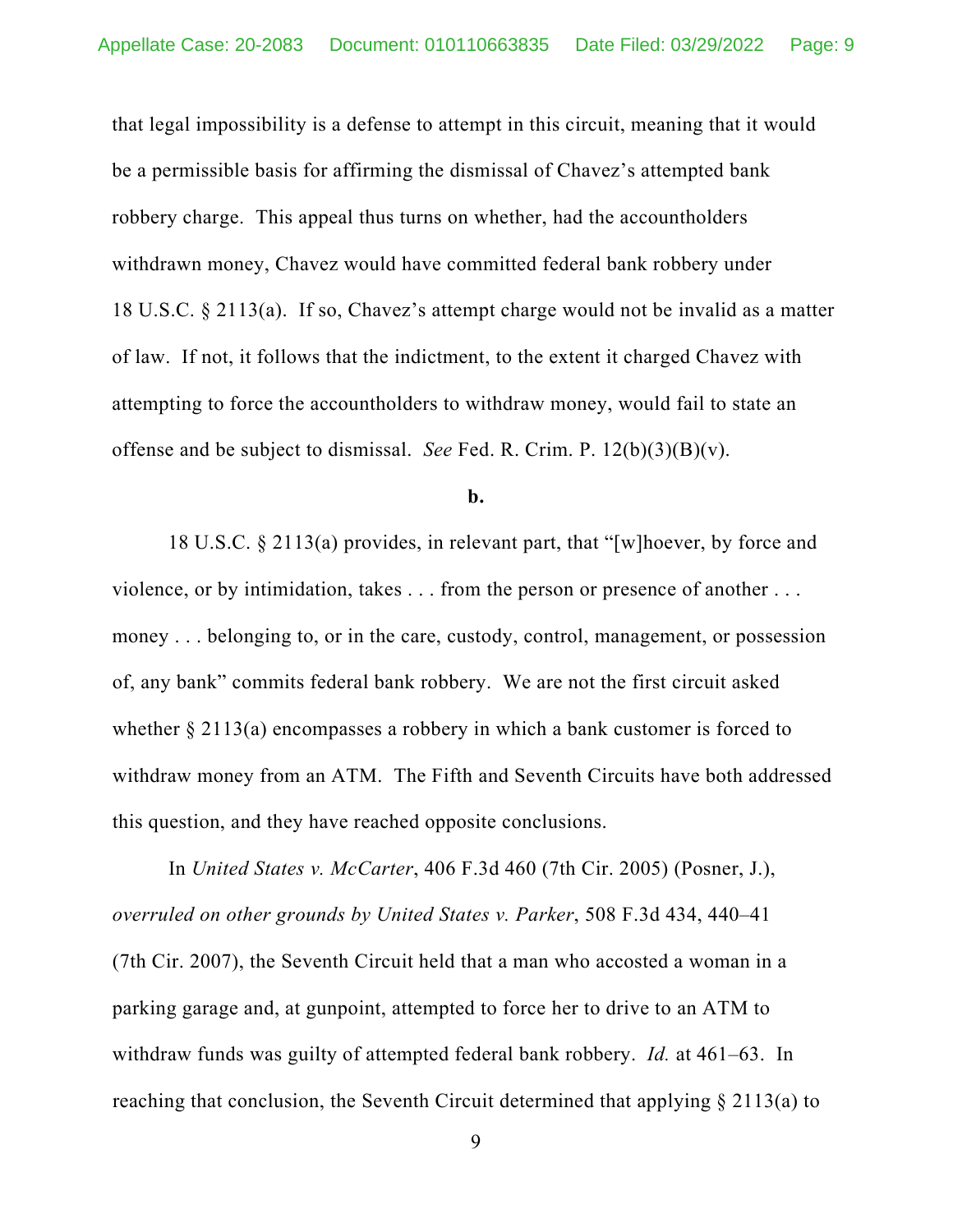the facts before it depended on two key questions: "first, on whether money in an ATM is 'in the care, custody, control, management, or possession of, any bank,'" and, "second, on whether forcing a customer to withdraw cash from an ATM is robbing the bank rather than robbing just the customer." *Id.* at 462–63 (quoting 18 U.S.C. § 2113(a)). The answer to the first question was "obviously" yes, in the court's view. *Id.* at 462. That was also its answer to the second question. *Id.* at 463. The Seventh Circuit explained that a fact pattern where "the depositor is robbed of the money he has just withdrawn after he leaves the bank" falls outside the statute, but reasoned that "if . . . [a] robber forces [a] bank's customer to withdraw . . . money, the customer becomes the unwilling agent of the robber, and the bank is robbed." *Id.* The court concluded that the defendant had attempted federal bank robbery. *Id.*

A few months after *McCarter*, the Fifth Circuit issued a conflicting ruling in a case involving the completed offense. In *United States v. Burton*, 425 F.3d 1008 (5th Cir. 2005), a man grabbed a woman as she left a post office, took her to a drivethrough ATM, and forced her to withdraw money from her account. *Id.* at 1009. Observing that  $\S 2113(a)$  applies when money "belong[s] to" or is in "the care, custody, control, management, or possession" of a bank, the Fifth Circuit considered whether either requirement was satisfied. *Id.* at 1010. Starting with whether the stolen funds belonged to the bank, the Fifth Circuit held that they did not. *Id.* The defendant, the Fifth Circuit noted, "knew [the bank customer's] account had sufficient funds." *Id.* Hence, "[t]his [was] not a case in which the defendant sought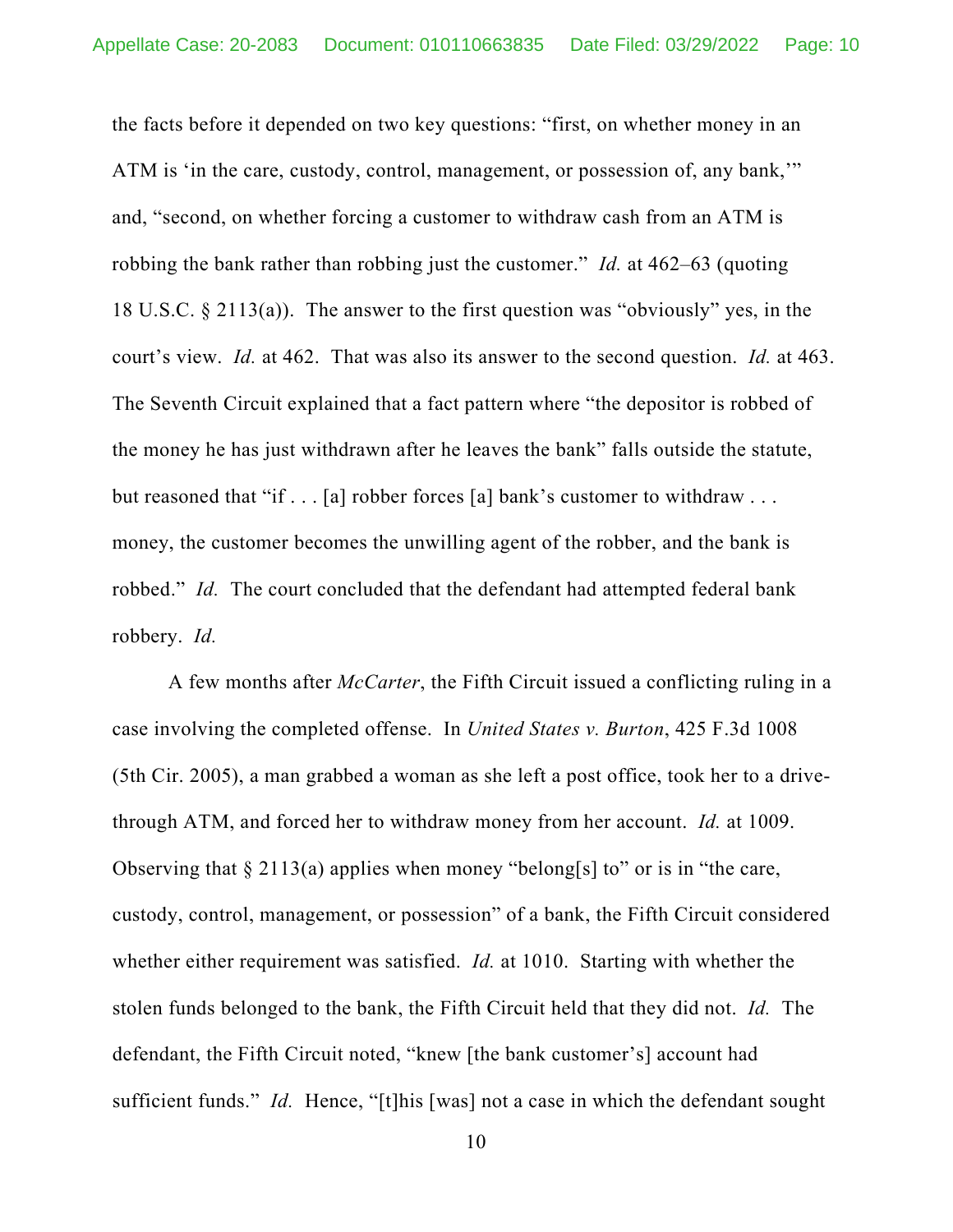the bank's money." *Id.* Rather, the bank customer "made a valid—albeit coerced withdrawal of her own funds, which [the defendant] then stole." *Id.* The money the defendant took belonged to the bank customer, not the bank, in the court's view. *See id.* The Fifth Circuit also held that the funds were not in the bank's care, custody, control, management, or possession. It reasoned that § 2113(a) directed it to "only consider 'the care, custody, control, management, or possession' at the time of the transfer to [the defendant]." *Id.* That temporal requirement was not satisfied, the Fifth Circuit said, because "[r]egardless of how brief [the bank customer's] possession, the bank did not have 'care, custody, control, management, or possession'" of the money after the bank customer took it from the ATM. *Id.* at 1011. The court concluded that the defendant had not committed federal bank robbery.

The Fifth Circuit's holding in *Burton* followed largely from its earlier decision in *United States v. Van*, 814 F.2d 1004 (5th Cir. 1987). In *Van*, two men abducted a woman's two-year-old daughter and held her for ransom, directing the woman to withdraw money from her bank account and deliver it to them at a convenience store several miles away from the bank. *Id.* at 1005 & n.1. The next day, accompanied by a friend and a hidden FBI agent, the woman made the withdrawal and followed the kidnappers' instructions to recover her daughter. The men were charged with federal bank robbery. *Id.* at 1004. The Fifth Circuit determined that the men had not taken money belonging to or in the care, custody, control, management, or possession of a bank. *Id.* at 1006–07. It reasoned that "when [the money] was turned over to" the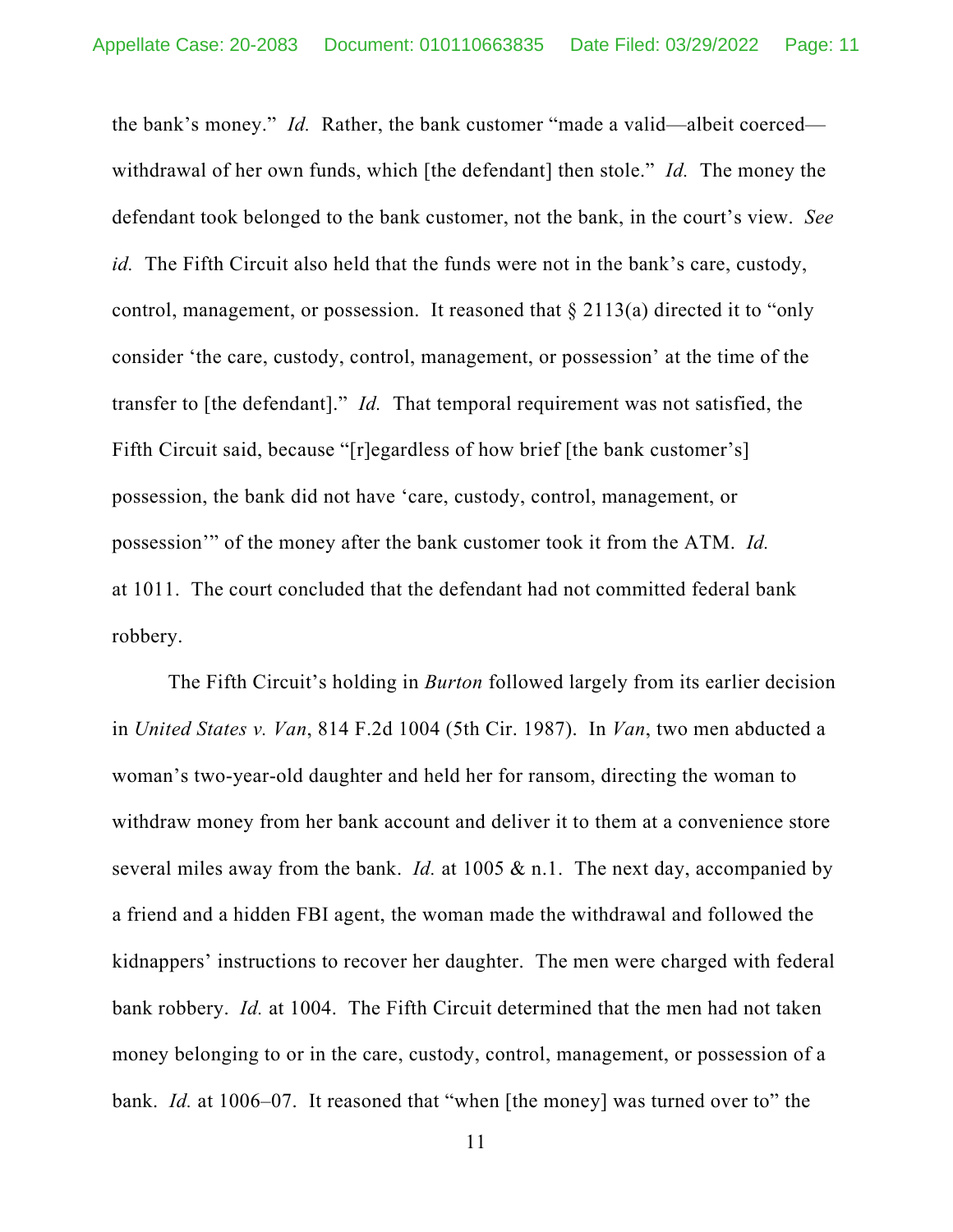men, it "was [the woman's] private funds and in her care, custody and control." *Id.* at 1007.

The Fifth Circuit relied on *Van* in *Burton* when it stated that the relevant time for evaluating whether money taken by a defendant belonged to a bank was the moment of transfer to the defendant. *Burton*, 425 F.3d at 1010. Observing that *Van* was "directly on point and controlling," it emphasized that the victim "inserted her ATM card, entered her PIN, and withdrew money from her account," which had sufficient funds, before the defendant stole it from her. *Id.* For its part, the Seventh Circuit cited *Van* in *McCarter* to support the proposition that "[i]f the depositor is robbed of the money he has just withdrawn after he leaves the bank, that is not a bank robbery," which the court distinguished from the proposition that "if . . . the robber forces the bank's customer to withdraw the money, the customer becomes the unwilling agent of the robber, and the bank is robbed." *McCarter*, 406 F.3d at 463.

#### **c.**

The issue is whether the money in the ATM would have "belong[ed] to" or been "in the care, custody, control, management, or possession of" Wells Fargo at the time that Chavez would have taken it "from the person or presence of another." *See* [1](#page-11-0)8 U.S.C.  $\S 2113(a)$ .<sup>1</sup> We side with the Seventh Circuit and hold that directly forcing a bank customer to withdraw money from an ATM qualifies as federal bank robbery

<span id="page-11-0"></span><sup>&</sup>lt;sup>1</sup> We assume without deciding that the person-or-presence requirement would be met with respect to a forced withdrawal by the bank customers because the issue is not presented on appeal and was not addressed by the district court.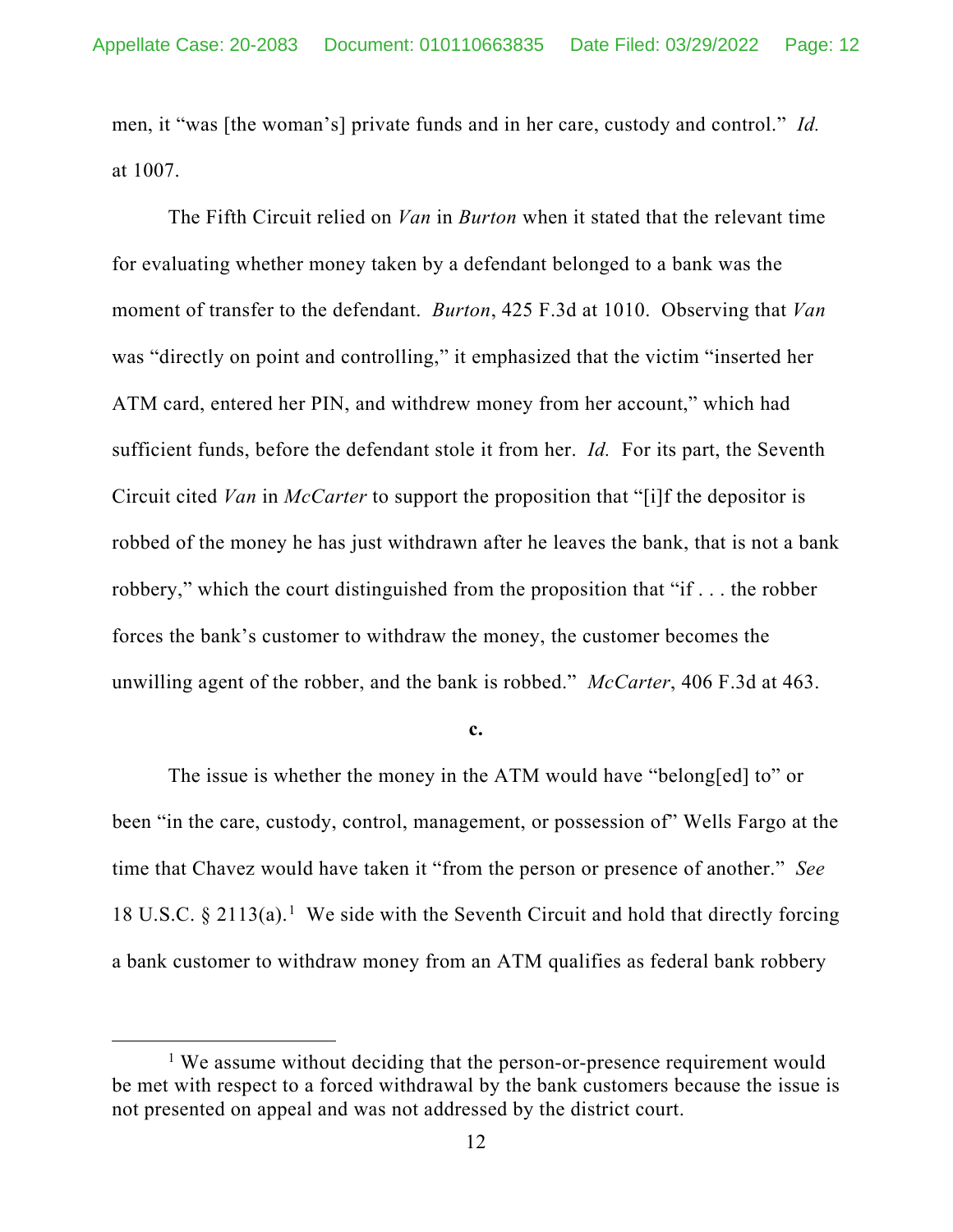in violation of 18 U.S.C. § 2113(a) because the funds belonged to the bank at the time of the coerced withdrawal. That result leaves no room for dismissing the challenged counts under Chavez's legal impossibility argument, so the decision below must be reversed.

First, we agree with the Seventh Circuit that money in an ATM is "obviously" bank money under 18 U.S.C. § 2113(a). *See McCarter*, 406 F.3d at 462 (concluding that money in an ATM is in the care, custody, control, management, or possession of a bank); *see also Shaw v. United States*, 137 S. Ct. 462, 466 (2016) ("When a customer deposits funds, the bank ordinarily becomes the owner of the funds."). If Chavez were to take money from an ATM directly, he would be taking a bank's money within the statute's contemplation.

We also agree with the Seventh Circuit—as well as the Fourth Circuit and the Massachusetts Supreme Judicial Court, which have followed the Seventh Circuit's lead—that when "[a] robber forces [a] bank's customer to withdraw . . . money, the customer becomes the unwilling agent of the robber, and the bank is robbed." *McCarter*, 406 F.3d at 463; *see also United States v. Johnson*, 915 F.3d 223, 232 (4th Cir. 2019) ("Federal law . . . covers robbery by conscription."); *Commonwealth v. McGhee*, 25 N.E.3d 251, 255 (Mass. 2015). It is no different than "if the defendant had planned to have a confederate remove the money from the ATM." *McGhee*, 25 N.E.3d at 255. That means that if Chavez had succeeded in compelling the accountholders to withdraw money from the ATM, he would have stolen money from the bank through the accountholders, who were his "unwilling agent[s]." *See*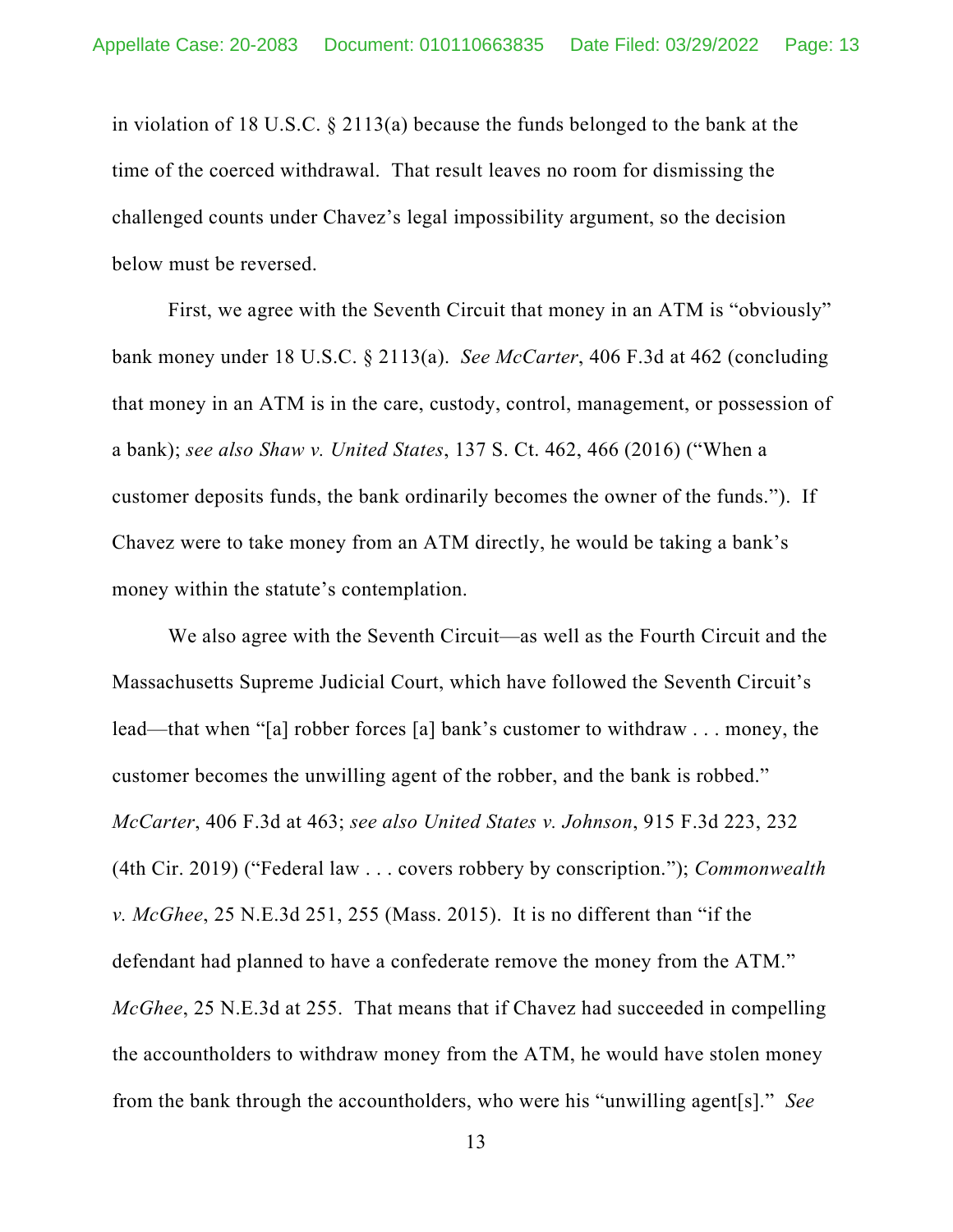*McCarter*, 406 F.3d at 463. We reject the Fifth Circuit's position that the ownership of the money is not measured until the defendant physically places his hands on it, without regard to how the defendant acquired it. Not only would this produce absurd results, but the statute's text plainly calls for evaluating the money's status at the time of its "tak[ing]." 18 U.S.C. § 2113(a). In this case, the money would have been taken when the accountholders completed the coerced withdrawal.<sup>[2](#page-13-0)</sup> We conclude that, had Chavez completed the course of conduct he attempted, he would have committed federal bank robbery under 18 U.S.C. § 2113. That result forecloses Chavez's legal impossibility argument, which means the attempt count, and the count predicated upon the attempt count, should not have been dismissed before trial.

We disagree with the Fifth Circuit's contrary approach. That court held that a forced withdrawal from an ATM can be "valid" even though "coerced." *Burton*, 425 F.3d at 1010. That aspect of its holding largely followed from *Van*. In the first place, we are not obligated to follow the Fifth Circuit's line of cases and, for the reasons above, we think *McCarter* was correct. A directly coerced withdrawal is not somehow "valid" enough to move these facts outside 18 U.S.C. § 2113(a). Moreover, *Van* can be distinguished, just as it was distinguished in *McCarter*, because Chavez's control over the accountholders in this case would have been much

<span id="page-13-0"></span> $2$  We need not consider whether Chavez intended to take the money from the ATM tray himself, intended to demand that the accountholders hand it to him, or had other plans. For purposes of refuting Chavez's legal impossibility argument, the money would have been Wells Fargo's when the accountholders withdrew it as Chavez demanded.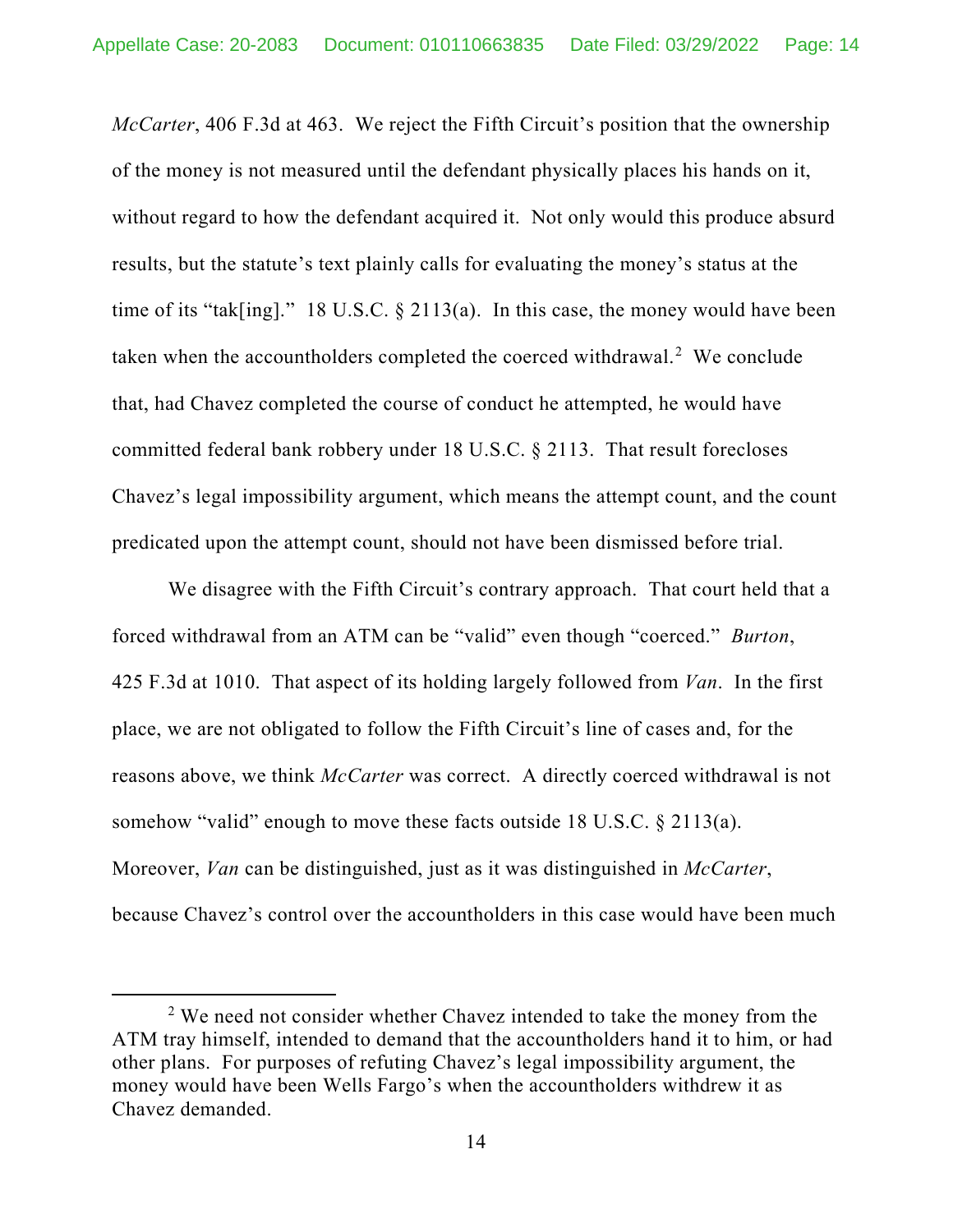more immediate than the control exercised in *Van*. *See McCarter*, 406 F.3d at 463 (citing *Van* for proposition that where a "depositor is robbed of . . . money he has just withdrawn after he leaves the bank, that is not a bank robbery"). The men in *Van* told the woman to withdraw money from her bank account to get her daughter back. *See Van*, 814 F.2d at 1005. But the men were not with the woman when she withdrew the funds. Although it was unlikely that she could have obtained \$4,000 without accessing her bank account, the men did not ultimately know where the money she handed over had come from. After all, she started working with the authorities immediately, and had an FBI agent in her car when she withdrew the funds and made the handoff. Here, by contrast, Chavez would have been present when the withdrawal occurred. With a gun pointed at the accountholders, he was positioned to direct every aspect of the withdrawal. Whereas the men in *Van* used the woman's kidnapped daughter as a means to obtain her money, which happened to be housed in a bank, Chavez used the accountholders as a tool to take from the bank by exploiting their access to funds in the ATM. *Cf. Burton*, 425 F.3d at 1010 ("This is not a case in which the defendant sought the bank's money."). The control exercised by the men in *Van* may not have sufficed to render the woman their agent during the bank withdrawal for purposes of § 2113(a), but we have no doubt that Chavez's control over the accountholders here would have cleared that threshold, rendering them, in *McCarter*'s terms, "unwilling agent[s]" of Chavez.

In sum, we adopt the Seventh Circuit's approach to 18 U.S.C. § 2113(a), distinguishing and rejecting that of the Fifth Circuit. Because Chavez would have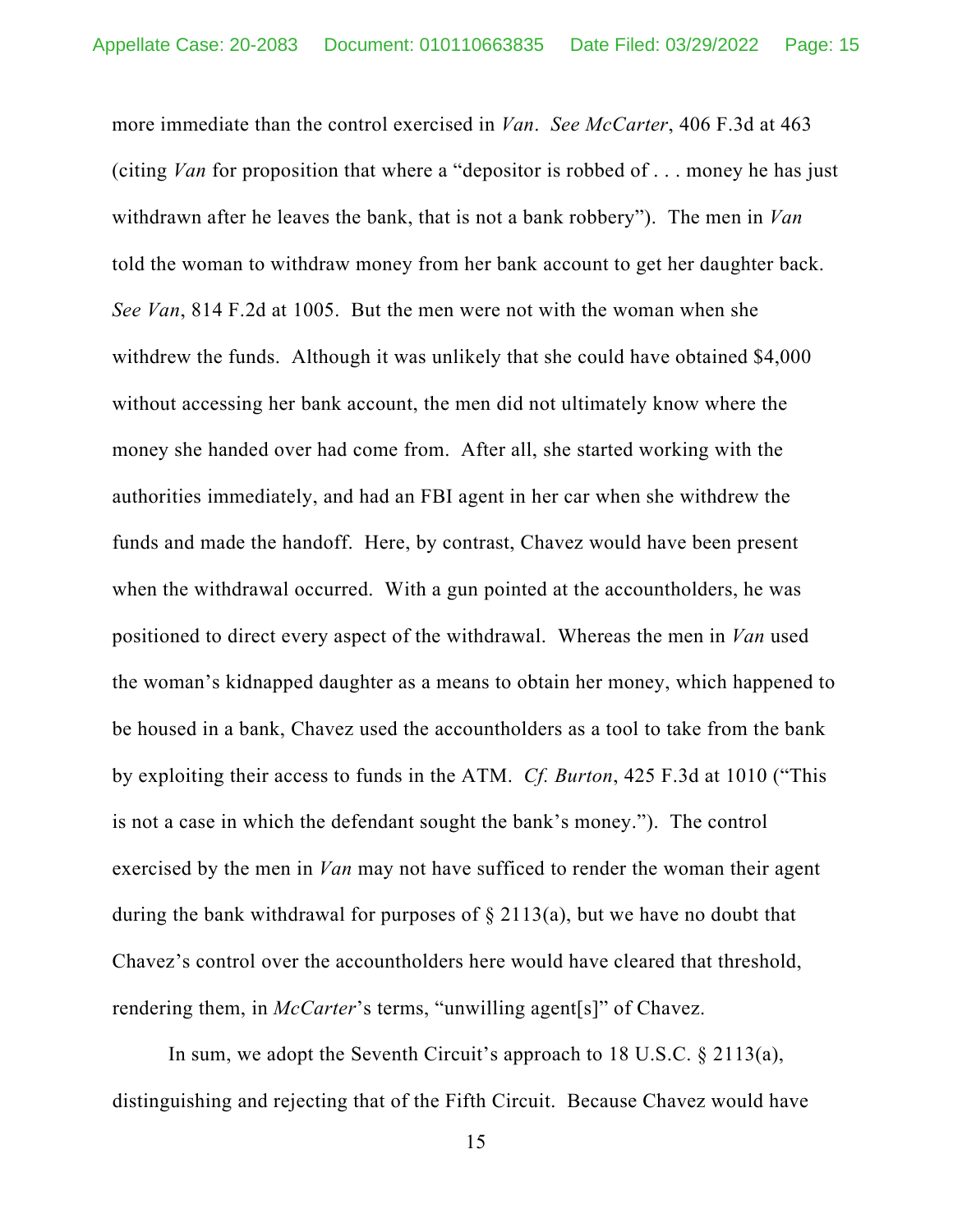committed the offense of federal bank robbery if the accountholders completed the ATM withdrawal, his legal impossibility argument fails. Accordingly, we conclude that the government has stated an offense and the district court erred by dismissing counts 5 and 6.

## **IV.**

We REVERSE the district court's dismissal of counts 5 and 6 of the indictment and REMAND for further proceedings consistent with this opinion.